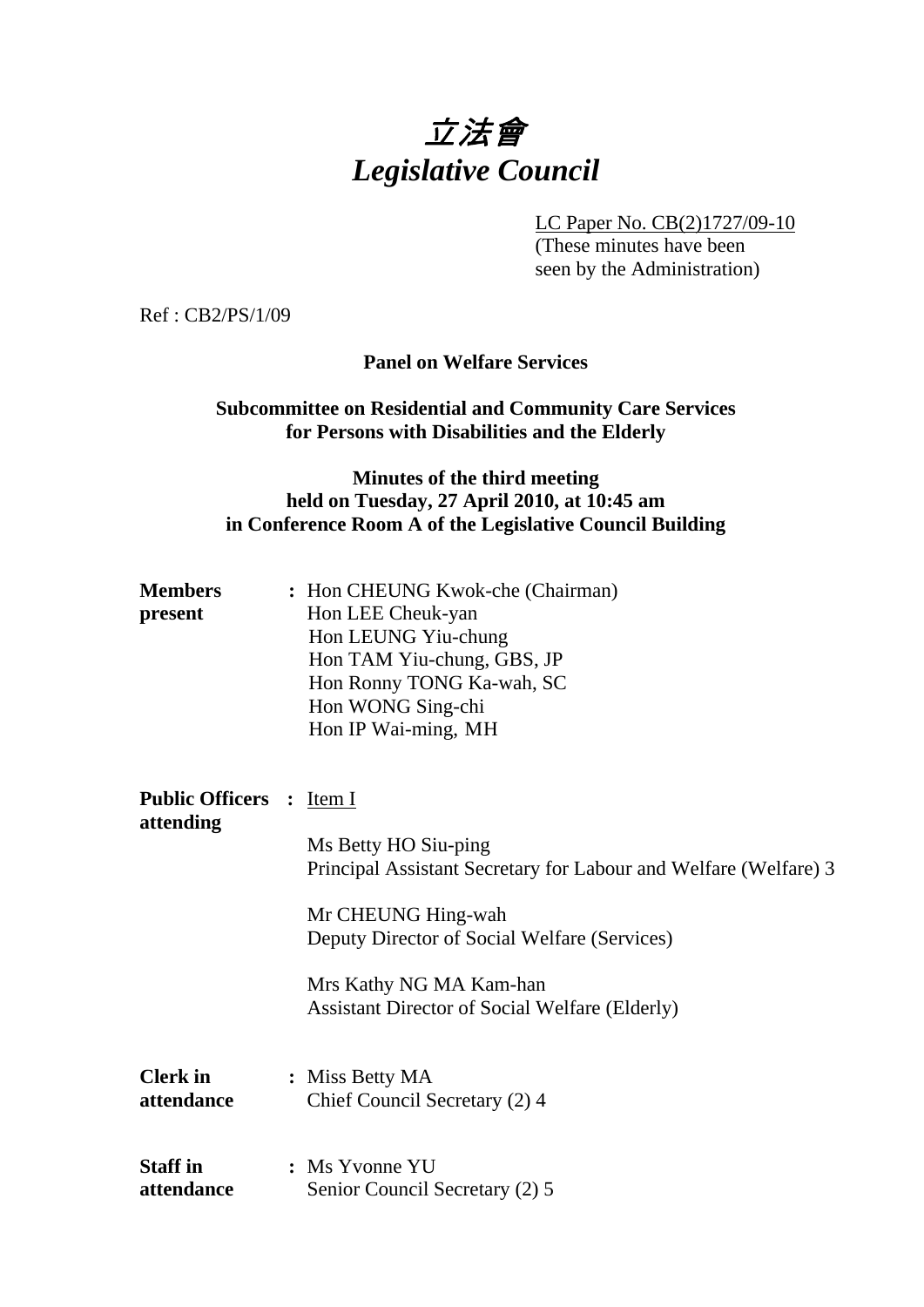#### **I. Long-term strategy for increasing the provision of subsidised residential care places for the elderly**  [LC Paper Nos. CB(2)1345/09-10(01) to (02)]

1. The Subcommittee deliberated (index of proceedings attached at **Annex**).

2. Deputy Director of Social Welfare (Services) briefed members on the Government's long-term strategy for increasing the provision of subsidised residential care places for the elderly as detailed in the Administration's paper.

3. Members expressed grave concern about the waitlisting situation of subsidised residential care services for the elderly. Having regard to an ageing population and the fact that not all elders were suitable to age in place due to individuals' health conditions and living environment, the demand for residential care services would continue to increase. Members generally considered that it was the Government's responsibility to provide adequate residential care places for those elders who had long-term care needs. In this connection, the Administration should project the demand for residential care services, formulate a long-term policy on the provision of quality subsidised residential care places at affordable fee levels. This apart, the Administration should set specific targets for shortening the waiting time for various types of residential care places. To address the waitlisting situation, members expressed the following views -

- (a) Mr WONG Sing-chi said that the Administration should consider setting up small group homes for the provision of various residential care services for the elderly;
- (b) in view of the difficulties encountered in identifying suitable sites for setting up residential care homes for the elderly ("RCHEs"), Mr LEUNG Yiu-chung, Mr LEE Cheuk-yan and Mr IP Wai-ming considered that the Social Welfare Department ("SWD") should take the initiative to identify potential suitable sites at the development stage, and earmark sites/premises in all new public housing estate development projects for the construction of new contract RCHEs; and
- (c) the Chairman said that the Administration should make reference to the Hong Kong Housing Society's Integrated Elderly Community Project in Tin Shui Wai and study the viability of establishing a large-scale integrated nursing care home for the elderly in the remote district, as well as consider adopting the concept of "money following users" such that elders and their family members could make their own choices of quality private RCHEs.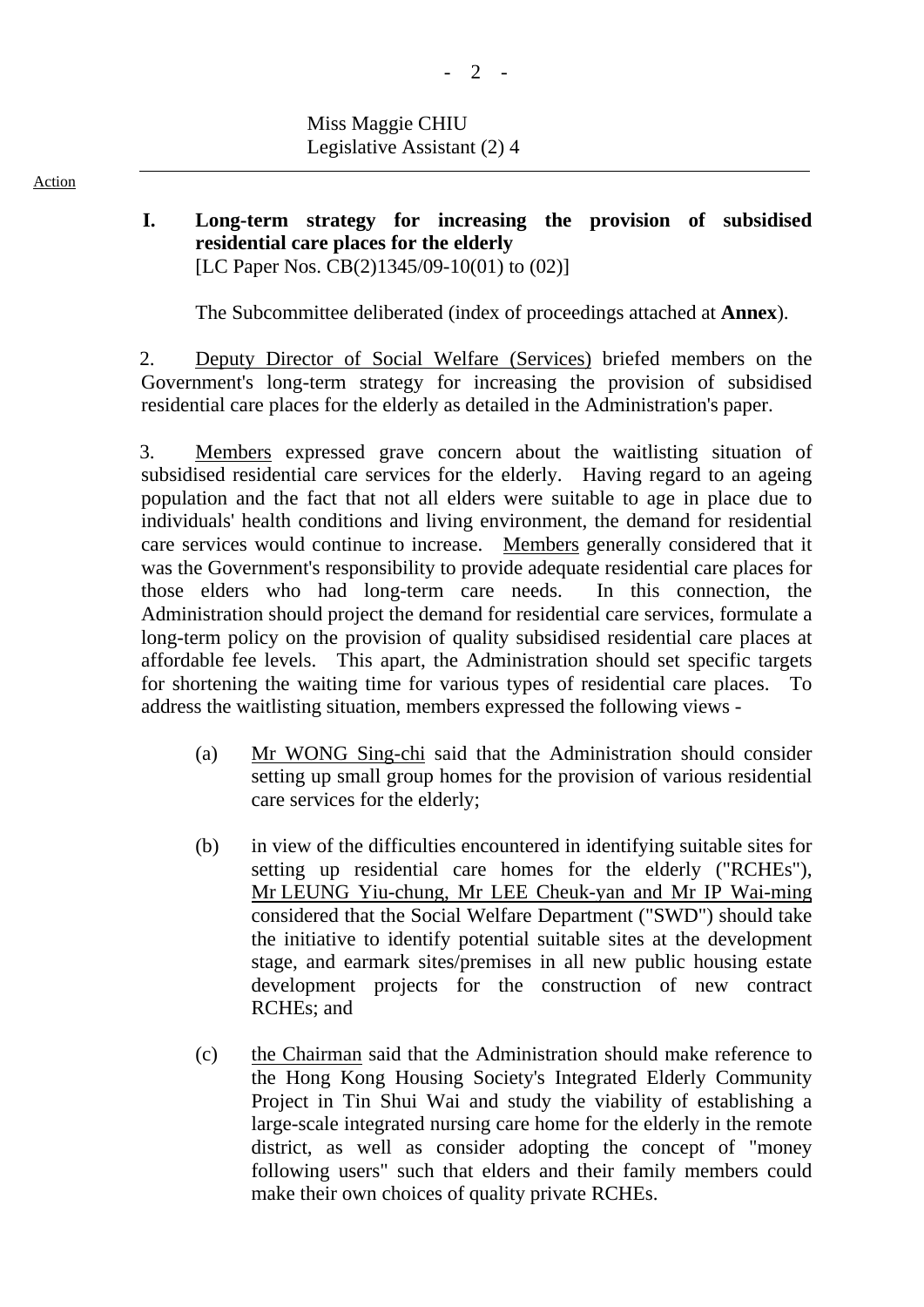#### 4. The Administration made the following responses -

- (a) with a rapidly ageing population and a longer life expectancy, increasing the supply of subsidised residential care services alone would not be sufficient to meet the ever-growing demand for long-term care services for the elderly. The Government would target limited public resources at providing subsidised residential care services to the elderly most in need, and further develop community care services to help the elderly age in place. In line with the policy of supporting "ageing in place as the core, institutional care as back-up", the Government had been providing elders with subsidised community care services. These included centre-based day care services and home-based services for elders who had difficulties in taking care of themselves;
- (b) in view of the relatively long waiting time for subsidised nursing home ("NH") places and the limited supply of places which could cater for the needs of frail elders requiring nursing care in the private market, the Government had decided to focus its efforts on increasing the provision of NH places and long-term care places offering a continuum of care ("COC"). To this end, the Government would adopt a multi-pronged approach and introduce the following new initiatives -
	- (i) increase the proportion of NH places in existing contract RCHEs;
	- (ii) purchase vacant NH places from self-financing homes; and
	- (iii) make full use of the places in existing subvented RCHEs to provide more long-term care places with COC under the conversion programme;
- (c) it was difficult to set targets for admission to subsidised residential care places as the provision of subsidised residential care places was affected by various factors;
- (d) it was worth noting that many elders on the central waiting list for subsidised residential care places were receiving different types of government subsidy/subsidised services. These subsidy and subsidised services provided elders with the necessary support and helped relieve the burden and stress of their carers. As at February 2010, of the 6,300 elders waiting for subsidised NH places, 700 elders were receiving subsidised community care services, 170 elders were staying in subvented RCHEs, 2,800 elders were staying in private/self-financing RCHEs and receiving Comprehensive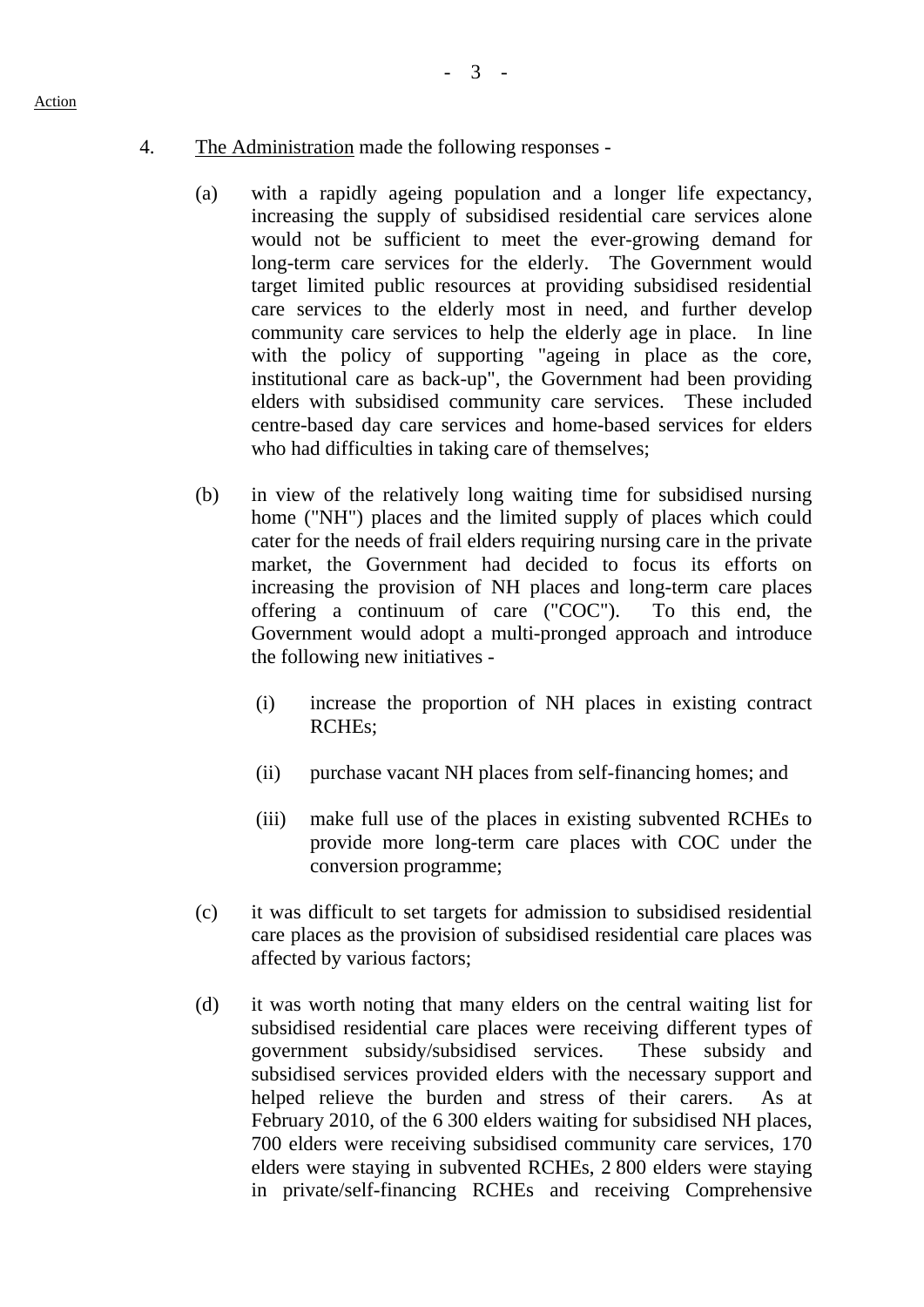Social Security Assistance ("CSSA"), and some 200 elders, being CSSA recipients, stayed at home and had not used any subsidised community care services;

- (e) where the elders had no specific preference for RCHEs, for instance, in terms of their location or religious background, the average waiting time for subsidised Care and Attention ("C&A") places in subvented/contract RCHEs was 14 months; and the average waiting time for subsidised C&A places under the Enhanced Bought Place Scheme was two months only;
- (f) the Social Welfare Department ("SWD") would continue to identify suitable sites for the construction of new contract RCHEs, and discuss with the contract RCHE operators the implementation plan to raise the proportion of NH places in existing contract RCHEs from 50% on average to 90% upon contract renewal or re-tendering. Apart from this, SWD had earmarked sites in 11 development projects for the construction of new contract RCHEs in the long run. These included public housing estate development projects, projects undertaken by the Urban Renewal Authority, private development projects and the development of joint-user complexes;
- (g) as stipulated under the Residential Care Homes (Elderly Persons) Ordinance (Cap. 459), no part of an RCHE should be situated at a height more than 24 metres above the ground floor owing to fire safety consideration. This imposed restrictions on site selection and the capacity of RCHEs;
- (h) the proposal of setting up small group homes for providing residential care services for the elderly required further study from the cost-effectiveness perspective. In addition, a residential care home accommodating more than five elderly residents was subject to the licensing requirements stipulated under the Residential Care Homes (Elderly Persons) Ordinance; and
- (i) as revealed in the findings of the consultancy study on residential care services for the elderly initiated by the Elderly Commission, the implementation of a voucher scheme for residential care services was likely to induce substantial demand for residential care places, resulting in premature or unnecessary institutionalisation. The Government had no intention to introduce a voucher scheme before the mature development of community care services when elders would be able to make the most appropriate choice according to their needs.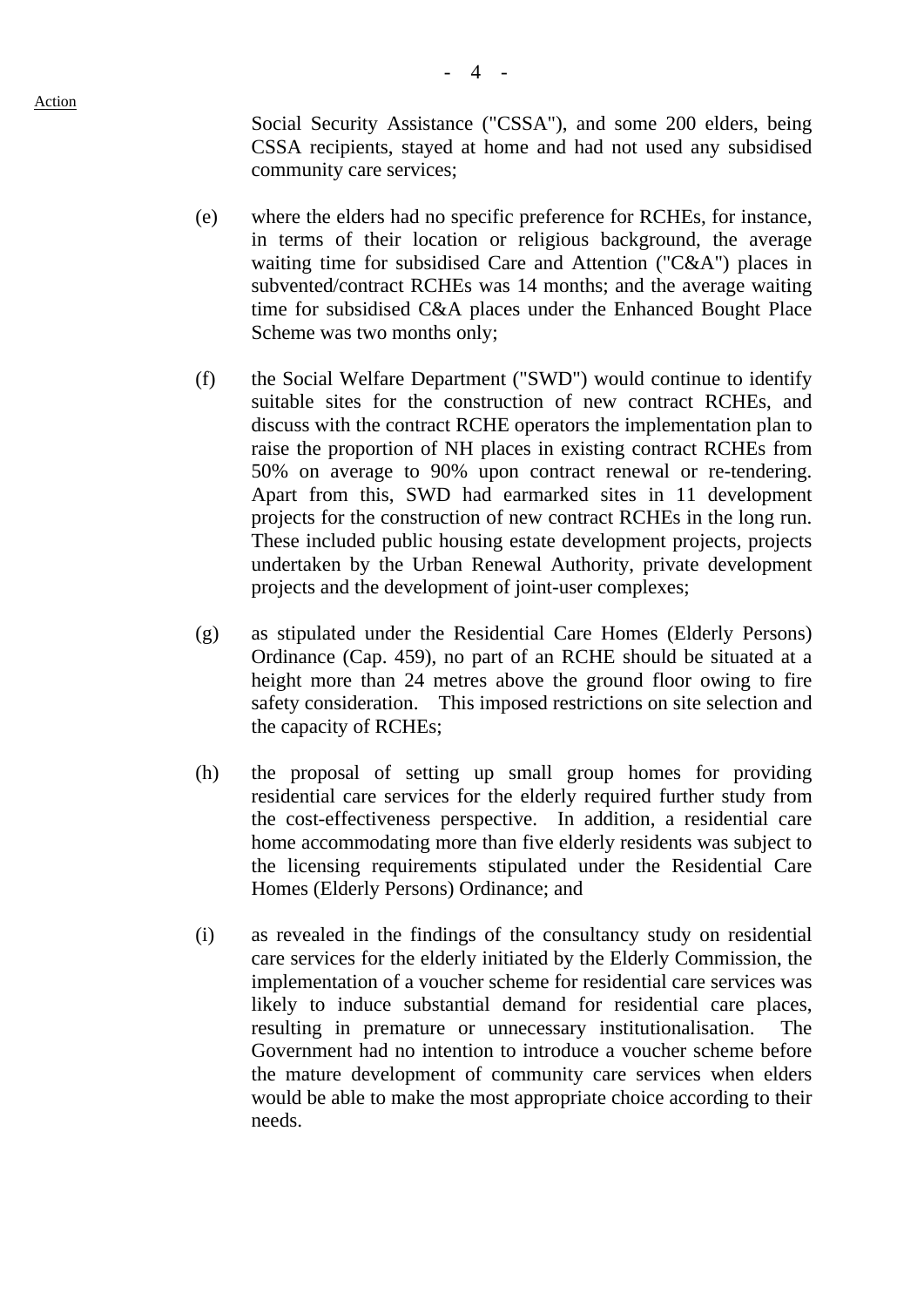5. Members agreed that the next meeting would be held on 31 May 2010 to discuss the provision of community care services for persons with disabilities. Members further agreed that deputations would be invited to give views on the subject matter.

6. There being no other business, the meeting ended at 12:43 pm.

Council Business Division 2 Legislative Council Secretariat 4 June 2010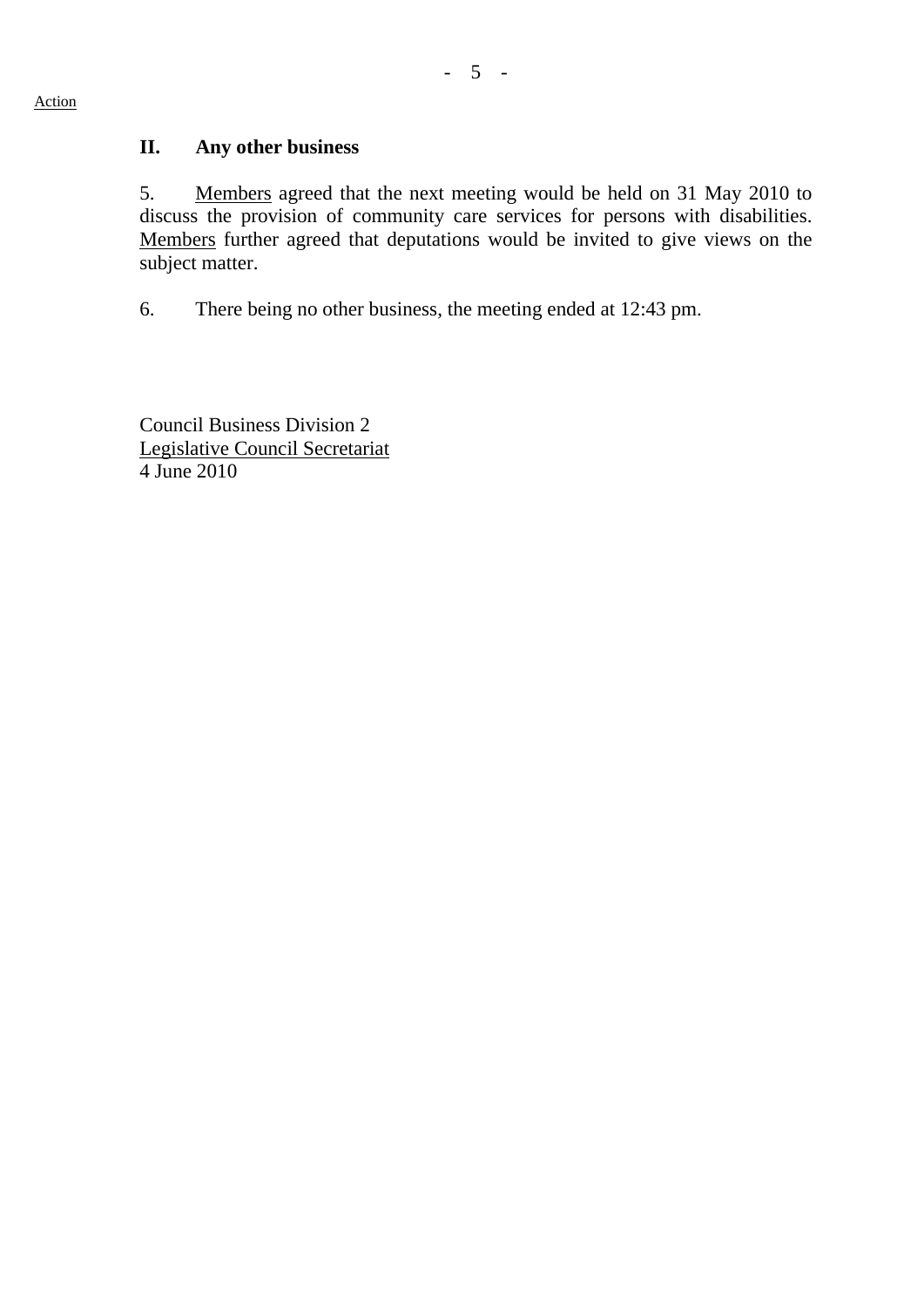## **Proceedings of the third meeting of the Subcommittee on Residential and Community Care Services for Persons with Disabilities and the Elderly on Tuesday, 27 April 2010, at 10:45 am in Conference Room A of the Legislative Council Building**

| <b>Time marker</b> | Speaker(s)                                       | Subject(s)                                                                                                                                                                                                                                                                                                                                                                                                                                                                                                                                                                                                                                                                                                                                                                                                                                                                                                                                                                                                                                                                                                                                                                                                                | <b>Action</b><br>required |
|--------------------|--------------------------------------------------|---------------------------------------------------------------------------------------------------------------------------------------------------------------------------------------------------------------------------------------------------------------------------------------------------------------------------------------------------------------------------------------------------------------------------------------------------------------------------------------------------------------------------------------------------------------------------------------------------------------------------------------------------------------------------------------------------------------------------------------------------------------------------------------------------------------------------------------------------------------------------------------------------------------------------------------------------------------------------------------------------------------------------------------------------------------------------------------------------------------------------------------------------------------------------------------------------------------------------|---------------------------|
|                    |                                                  | Agenda item I – Long-term strategy for increasing the provision of subsidised residential care places for the elderly                                                                                                                                                                                                                                                                                                                                                                                                                                                                                                                                                                                                                                                                                                                                                                                                                                                                                                                                                                                                                                                                                                     |                           |
| $000000 - 000735$  | Chairman<br>Administration                       | Briefing by the Administration on the provision of<br>subsidised residential care places for the elderly<br>[LC Paper No. CB(2)1345/09-10(01)]                                                                                                                                                                                                                                                                                                                                                                                                                                                                                                                                                                                                                                                                                                                                                                                                                                                                                                                                                                                                                                                                            |                           |
| 000736 - 001439    | Chairman<br>Mr TAM Yiu-chung<br>Administration   | Views of Mr TAM Yiu-chung that having regard to an<br>ageing population and the fact that not all elders were<br>suitable to age in place due to individuals' health<br>conditions and living environment, the demand for<br>residential care services would continue to increase.<br>The Administration should formulate a long-term policy<br>on the provision of quality subsidised residential care<br>places at affordable fee levels, and review the unbalanced<br>mix of different types of residential care services<br>The Administration' responses -<br>with a rapidly ageing population and a longer life<br>(a)<br>expectancy, increasing the supply of subsidised<br>residential care services alone would not be<br>sufficient to meet the ever-growing demand for<br>long-term care services for the elderly; and<br>the Government would target limited public<br>(b)<br>resources at providing subsidised residential care<br>services to the elderly most in need, and further<br>develop community care services to help the elderly<br>These included centre-based day<br>age in place.<br>care services and home-based services for the elders<br>who had difficulties in taking care of themselves |                           |
| 001440 - 002345    | Mr LEUNG Yiu-chung<br>Administration<br>Chairman | Mr LEUNG Yiu-chung's concern about the inadequate<br>supply of and the long waiting time for subsidised<br>residential care places for the elderly<br>Mr LEUNG and the Chairman's enquiry on the specific<br>implementation table in respect of the new initiatives set<br>out in the Administration's paper<br>The Administration's responses -<br>at present, the Government was providing about<br>(a)<br>26 000 subsidised places in residential care homes<br>for the elderly ("RCHEs"), serving about 44% of all<br>elders staying in RCHEs throughout the territory.<br>Compared with about 16 000 subsidised places in<br>1997, this represented an increase of 60%. The<br>Government's expenditure on elderly services had<br>also risen from $$1,620$ million to $$3,900$ million<br>over the period, representing an increase of<br>140%; and                                                                                                                                                                                                                                                                                                                                                                 |                           |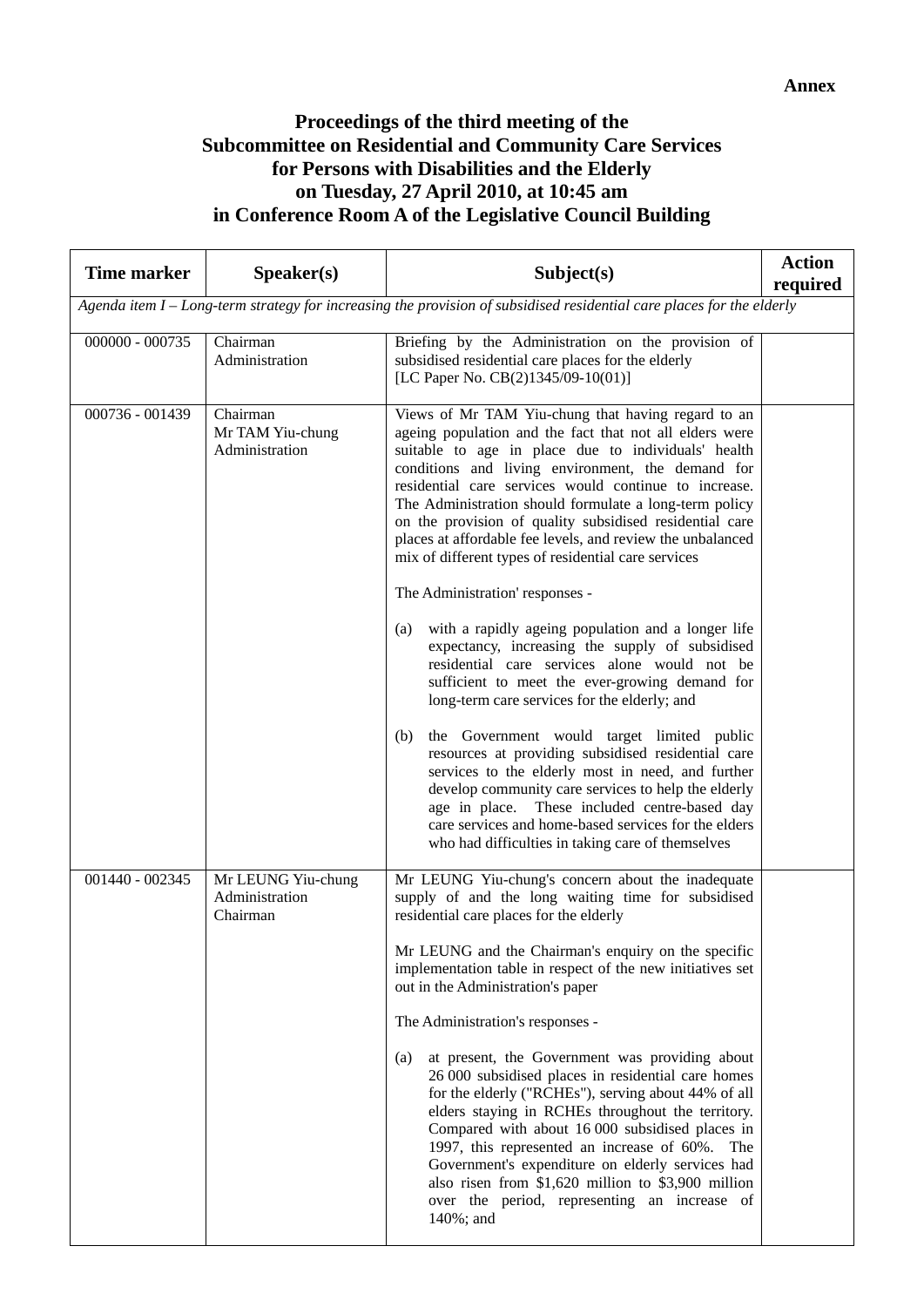| <b>Time marker</b> | S <sub>p</sub> e <sub>aker(s)</sub> | Subject(s)                                                                                                                                                                                                                                                                                                                                                                                                                                                                                                                                                                                                                                                                                                                                                                                                                                                                                                                                                 | <b>Action</b><br>required |
|--------------------|-------------------------------------|------------------------------------------------------------------------------------------------------------------------------------------------------------------------------------------------------------------------------------------------------------------------------------------------------------------------------------------------------------------------------------------------------------------------------------------------------------------------------------------------------------------------------------------------------------------------------------------------------------------------------------------------------------------------------------------------------------------------------------------------------------------------------------------------------------------------------------------------------------------------------------------------------------------------------------------------------------|---------------------------|
|                    |                                     | a table showing the projected supply of subsidised<br>(b)<br>residential care places for the elderly in the coming<br>four years was at Annex 2 of the Administration's<br>paper                                                                                                                                                                                                                                                                                                                                                                                                                                                                                                                                                                                                                                                                                                                                                                           |                           |
| 002346 - 003234    | Mr WONG Sing-chi                    | Issues raised by Mr WONG Sing-chi -                                                                                                                                                                                                                                                                                                                                                                                                                                                                                                                                                                                                                                                                                                                                                                                                                                                                                                                        |                           |
|                    | Administration                      | setting specific targets for admission to various<br>(a)<br>types of subsidised residential care services; and<br>viability of setting up small group homes for<br>(b)<br>providing residential care services for the elderly<br>having regard to the difficulties in identifying<br>suitable premises for RCHEs<br>The Administration's elaboration on its multi-pronged<br>approach to increase the provision of subsidised<br>residential care places<br>The Administration's advice that -<br>(a) it was difficult to set targets for admission to<br>subsidised residential care places as the provision of<br>subsidised residential care places was affected by                                                                                                                                                                                                                                                                                     |                           |
| 003235 - 004839    | Mr IP Wai-ming                      | various factors. In tandem with the provision of<br>additional places, the Administration would enhance<br>the community care services for the elderly;<br>(b) as stipulated under the Residential Care Homes<br>(Elderly Persons) Ordinance (Cap. 459), no part of<br>an RCHE should be situated at a height more than 24<br>metres above the ground floor owing to fire safety<br>consideration.<br>This imposed restrictions on site<br>selection and the capacity of RCHEs; and<br>(c) the proposal of setting up small group homes for<br>providing residential care services for the elderly<br>required further study from the cost-effectiveness<br>perspective. In addition, a residential care home<br>accommodating more than five elderly residents was<br>subject to the licensing requirements stipulated in the<br>Homes<br>Residential<br>Care<br>(Elderly<br>Persons)<br>Ordinance<br>Mr IP Wing-ming's concern about a lack of long-term |                           |
|                    | Administration                      | plan and targets for providing various types of residential<br>care places for the elderly, and the provision of<br>non-subsidised places in the new contract RCHEs<br>The Administration's elaboration on the multi-pronged<br>approach and new initiatives to increase the provision of<br>subsidised residential care places, and the mixed modus<br>operandi of new contract RCHEs in providing subsidised<br>and non-subsidised places                                                                                                                                                                                                                                                                                                                                                                                                                                                                                                                |                           |
| 004840 - 005806    | Chairman<br>Administration          | Views of the Chairman that the Administration should<br>project the demand for community care services and NH<br>places so as to better plan for the additional number of<br>residential care places to be provided in the coming years                                                                                                                                                                                                                                                                                                                                                                                                                                                                                                                                                                                                                                                                                                                    |                           |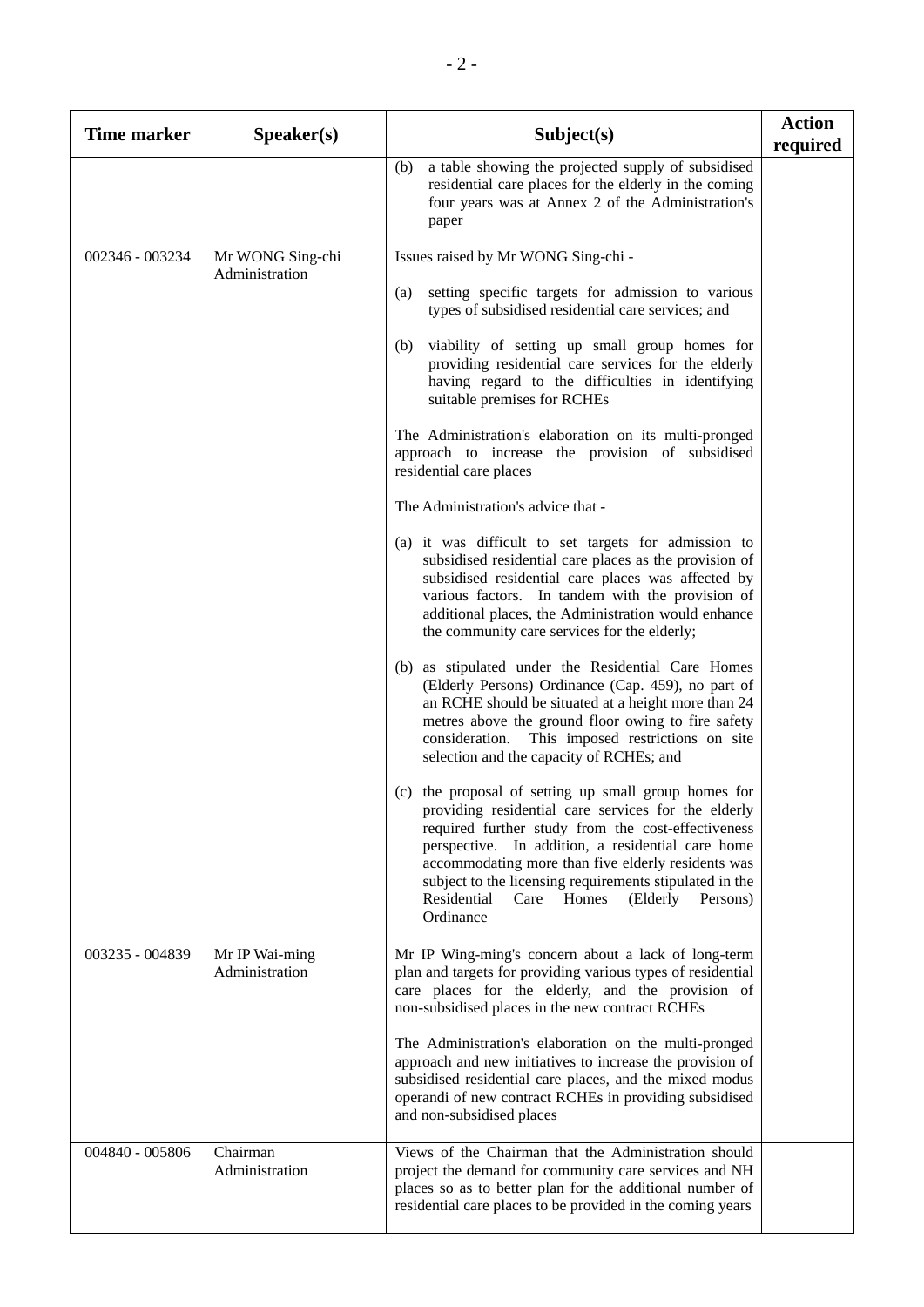| <b>Time marker</b> | S <sub>p</sub> e <sub>aker</sub> (s) | Subject(s)                                                                                                                                                                                                                                                                                                                                                                                                                                                                                                                                                                                                                                                                                                                                                                                                                                                                                                                                                                                                                                                                                                                                                                                                                                                                                                                                                    | <b>Action</b><br>required |
|--------------------|--------------------------------------|---------------------------------------------------------------------------------------------------------------------------------------------------------------------------------------------------------------------------------------------------------------------------------------------------------------------------------------------------------------------------------------------------------------------------------------------------------------------------------------------------------------------------------------------------------------------------------------------------------------------------------------------------------------------------------------------------------------------------------------------------------------------------------------------------------------------------------------------------------------------------------------------------------------------------------------------------------------------------------------------------------------------------------------------------------------------------------------------------------------------------------------------------------------------------------------------------------------------------------------------------------------------------------------------------------------------------------------------------------------|---------------------------|
|                    |                                      | The Administration's elaboration on the findings and<br>recommendations in the consultancy study on residential<br>care services for the elderly initiated by the Elderly<br>Commission ("EC"), and EC's further study on possible<br>service enhancement on community care services                                                                                                                                                                                                                                                                                                                                                                                                                                                                                                                                                                                                                                                                                                                                                                                                                                                                                                                                                                                                                                                                          |                           |
| 005807 - 010606    | Mr WONG Sing-chi<br>Administration   | Mr WONG Sing-chi's reiteration on the need to set<br>specific targets for admission to and shortening the<br>waiting time for various types of residential care places,<br>and his proposal of setting up small group homes for<br>providing residential care services for the elderly<br>The Administration's responses -<br>it was worth noting that many elders on the central<br>(a)<br>waiting list for subsidised residential care places<br>were receiving different types of government<br>subsidy/subsidised services. These subsidy and<br>subsidised services provided elders with the<br>necessary support and helped relieve the burden and<br>stress of their carers; and<br>as at February 2010, of the 6 300 elders waiting for<br>(b)                                                                                                                                                                                                                                                                                                                                                                                                                                                                                                                                                                                                        |                           |
|                    |                                      | subsidised NH places, 700 elders were receiving<br>subsidised community care services, 170 elders<br>were staying in subvented RCHEs, 2 800 elders<br>were staying in private/self-financing places and<br>Comprehensive<br>receiving<br>Social<br>Security<br>Assistance ("CSSA"), and some 200 elders, being<br>CSSA recipients, staying at home and had not used<br>any subsidised community care services before<br>admission to NH places                                                                                                                                                                                                                                                                                                                                                                                                                                                                                                                                                                                                                                                                                                                                                                                                                                                                                                                |                           |
| 010607 - 011910    | Mr LEUNG Yiu-chung<br>Administration | Issues raised by Mr Leung Yiu-chung -<br>setting targets for allocation of additional resources<br>(a)<br>for increasing the number of subsidised residential<br>care places, particularly the provision of NH places<br>for a specified percentage of the elderly population;<br>formulating a long-term plan to increase the number<br>(b)<br>of and shorten the waiting time for subsidised<br>residential care places; and<br>identifying suitable sites for the exclusive use of<br>(c)<br>RCHEs during the development stage<br>The Administration's elaboration on the efforts to<br>increase the provision of subsidised residential care<br>places and the current provision of subsidised residential<br>care places. The Administration's advice that it would<br>focus on increasing the provision of NH places and<br>long-term care places offering a continuum of care<br>("COC") in the light of the relatively long waiting time<br>for and limited supply of such places in the private<br>market. Where the elders had no specific preference for<br>RCHEs, for instance, in terms of their location or<br>religious background, the average waiting time for Care<br>and Attention ("C&A") places in subvented/contract<br>RCHEs was 14 months; and the average waiting time for<br>subsidised C&A places under the Enhanced Bought Place |                           |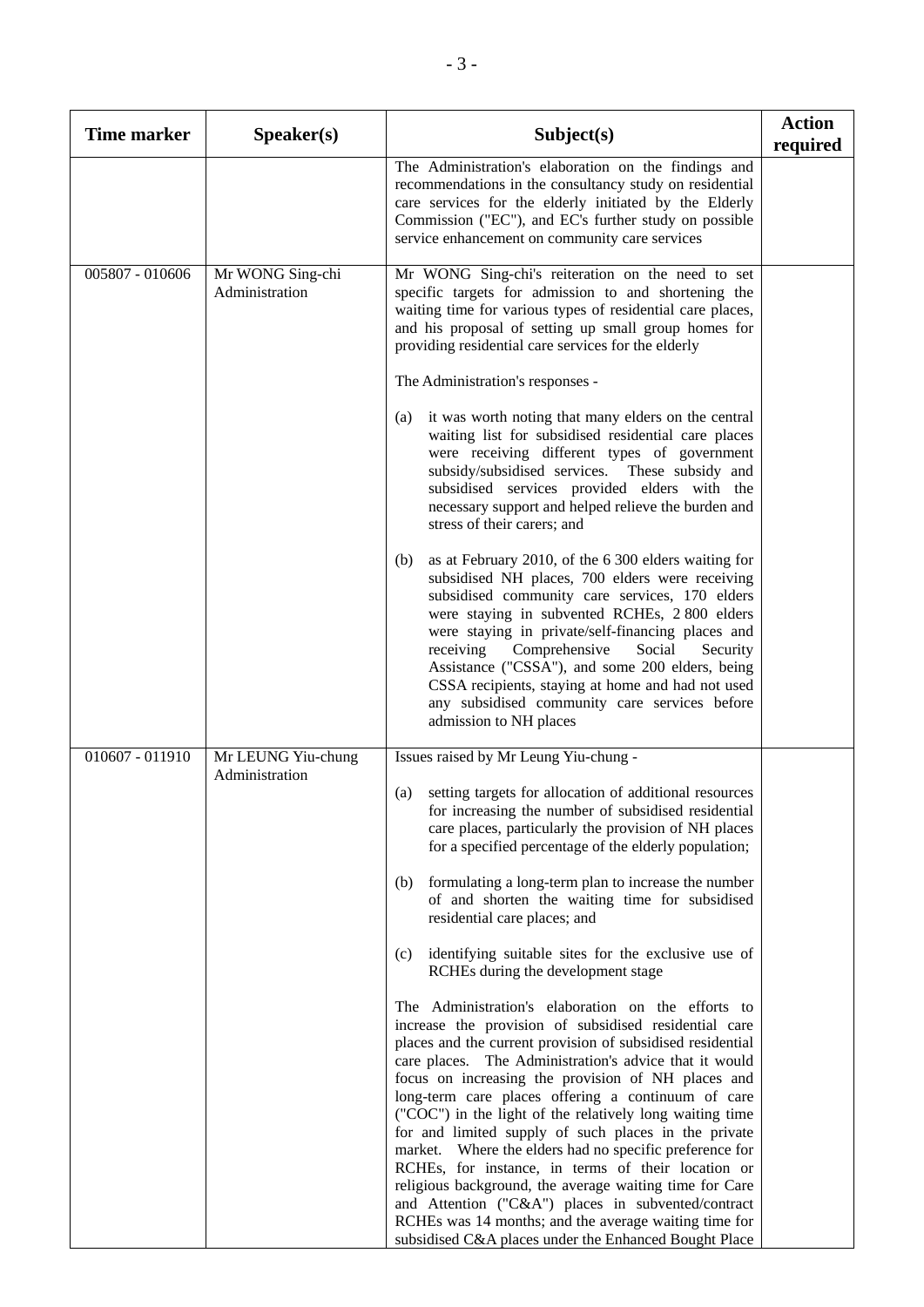| <b>Time marker</b> | S <sub>p</sub> eaker(s)                        | Subject(s)                                                                                                                                                                                                                                                                                                                                                                                                                                                                                                                                                                                | <b>Action</b><br>required |
|--------------------|------------------------------------------------|-------------------------------------------------------------------------------------------------------------------------------------------------------------------------------------------------------------------------------------------------------------------------------------------------------------------------------------------------------------------------------------------------------------------------------------------------------------------------------------------------------------------------------------------------------------------------------------------|---------------------------|
|                    |                                                | Scheme was two months.<br>The Social Welfare<br>Department would liaise with the Housing Authority to<br>earmark sites in the latter's development projects for<br>developing welfare facilities                                                                                                                                                                                                                                                                                                                                                                                          |                           |
| 011911 - 012733    | Chairman<br>Administration                     | The Chairman's enquiry on the location and number of<br>additional places to be provided upon the completion of<br>the 11 development projects for the construction of new<br>contract RCHEs                                                                                                                                                                                                                                                                                                                                                                                              |                           |
|                    |                                                | The Administration's response that the additional<br>provision of RCHE places under planning was subject to<br>the progress of project planning and preparation works.<br>As the 11 new contract RCHEs were under planning,<br>further details would be made available in due course                                                                                                                                                                                                                                                                                                      |                           |
|                    |                                                | The Administration's elaboration on the progress of<br>increasing the proportion of NH places in existing<br>contract RCHEs and maximising surplus areas in<br>subsidised elderly homes to provide places with COC in<br>2010-2011                                                                                                                                                                                                                                                                                                                                                        |                           |
| 012734 - 013424    | Mr IP Wai-ming<br>Administration               | Mr IP Wai-ming's concern about the implementation<br>details of the 11 new contract RCHEs under planning                                                                                                                                                                                                                                                                                                                                                                                                                                                                                  |                           |
|                    |                                                | The Administration's advice that SWD had earmarked<br>sites in development projects (including public housing<br>estate development projects, projects undertaken by the<br>Urban Renewal Authority, private development projects)<br>for the construction of new contract RCHEs. On site<br>selection for the construction of RCHEs, accessibility<br>was an important consideration so as to facilitate family<br>members to pay more visits to the elders                                                                                                                              |                           |
| 013425 - 014743    | Mr LEE Cheuk-yan<br>Chairman<br>Administration | Mr LEE Cheuk-yan's concern about the plan for<br>providing NH and C&A places in the light of the new<br>initiatives to increase the proportion of NH places in<br>existing contract RCHEs                                                                                                                                                                                                                                                                                                                                                                                                 |                           |
|                    |                                                | The Administration's advice that it had decided to focus<br>its effort on increasing the provision of NH places and<br>long-term care places offering a COC having regard to<br>the relatively long waiting time for subsidised NH places<br>and the limited supply of places which would cater for<br>the nursing needs of frail elders in the private market.<br>Given that C&A places were available in the market, the<br>Administration would increase the proportion of NH<br>places in existing contract RCHEs from 50% on average<br>to 90% upon contract renewal or re-tendering |                           |
|                    |                                                | Mr LEE's proposal for earmarking sites/premises in all<br>new public housing development projects for the<br>construction of new RCHEs to meet the ever-increasing<br>demand                                                                                                                                                                                                                                                                                                                                                                                                              |                           |
|                    |                                                | The Administration's response that -                                                                                                                                                                                                                                                                                                                                                                                                                                                                                                                                                      |                           |
|                    |                                                | SWD maintained regular communications with the<br>(a)<br>Department<br>and<br>other<br>relevant<br>Housing<br>departments on earmarking sites and identifying<br>vacant premises available for the provision of social<br>welfare facilities; and                                                                                                                                                                                                                                                                                                                                         |                           |